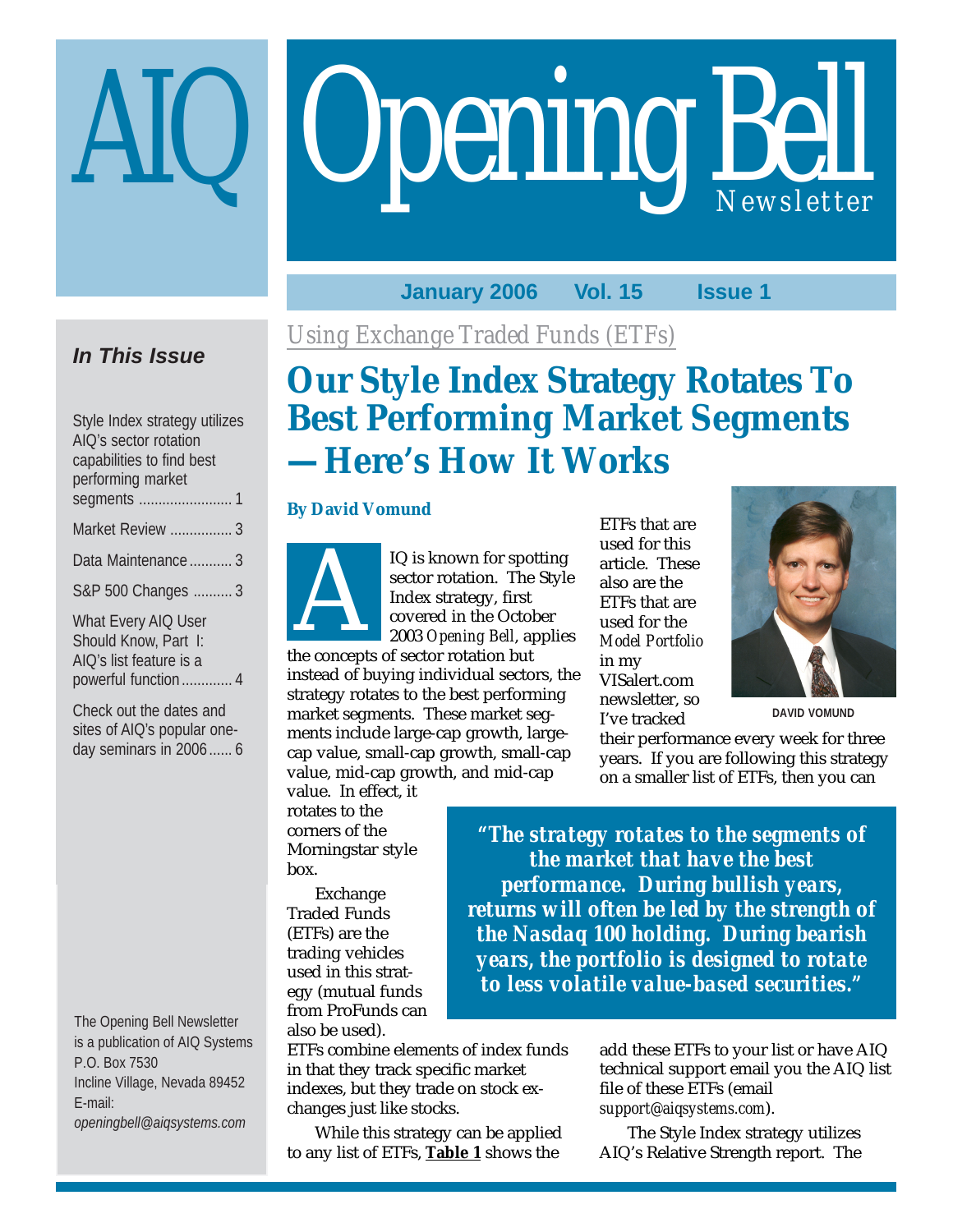report looks at the last 120 trading Short-Term Relative Strength Strong report is run every other Friday on the ETFs listed in Table 1. This days (approx. six months) and breaks them into quarters. A percentage return figure is calculated for each quarter. These returns are then averaged with twice the weight placed on the most recent quarter's worth of data.

To begin the strategy, the Relative Strength report is run on the ETFs after Friday's close. The top two in the ranking are purchased, making a fully invested portfolio. Two weeks later, the Relative Strength report is run again.

If the current holdings are rated in the top half of the report (in this case the top five), then there are no trades. If a holding falls in the Relative Strength report to where it is no longer in the top half, then it is sold and the highest rated ETF is purchased. This process is repeated every two weeks.

The strategy is designed to rotate to the segments of the market that have the best performance. During the bullish years, returns will often be led by the strength of the Nasdaq

### **AIQ Opening Bell Newsletter**

**David Vomund, Publisher G.R. Barbor, Editor P.O. Box 7530 Incline Village, NV 89452**

AIQ Opening Bell does not intend to make trading recommendations, nor do we publish, keep or claim any track records. It is designed as a serious tool to aid investors in their trading decisions through the use of AIQ software and an increased familiarity with technical indicators and trading strategies. AIQ reserves the right to use or edit submissions.

While the information in this newsletter is believed to be reliable, accuracy cannot be guaranteed. Past performance does not guarantee future results.

**© 1992-2006, AIQ Systems**

### **Table 1. Style Index Trading Vehicles**

| <b>Ticker</b> | ETF                     | <b>Market Segment</b> |
|---------------|-------------------------|-----------------------|
| IVF.          | iShares S&P 500 Value   | Large-Cap Value       |
| <b>IVW</b>    | iShares S&P 500 Growth  | Large-Cap Growth      |
| <b>SPY</b>    | <b>S&amp;P 500 SPDR</b> | Large-Cap Index       |
| QQQQ          | Nasdaq 100 ETF          | Large/Mid Cap Growth  |
| IJJ           | S&P 400 Value           | Mid-Cap Value         |
| IJK.          | S&P 400 Growth          | Mid-Cap Growth        |
| <b>MDY</b>    | Mid-Cap SPDR            | Mid-Cap Index         |
| IJS           | iShares S&P 600 Value   | Small-Cap Value       |
| IJT           | iShares S&P 600 Growth  | Small-Cap Growth      |
| <b>IWM</b>    | iShares Russell 2000    | Small-Cap Index       |
|               |                         |                       |

100 (QQQQ) holding. During the bearish years, the portfolio is designed to rotate to less volatile value-based securities.

I find many people ignore the Style Index approach because of its simplicity. If you compare the returns, however, you'll find they

**Table 2** shows the results for the last three years. The average annual rate of

*"Table 2 shows the results for the last three years. The average annual rate of return on the Style Index strategy was 20%, beating the S&P 500's 13% return. "*

return on the Style Index strategy was 20%, beating the S&P 500's 13% return. For a strategy backtest covering 1998 through 2002, please refer to the October 2003 *Opening Bell* (*http://aiqsystems.com/ oct2003obm.pdf*).

**Table 3** shows the individual trades. As can be seen, there is an

average of five round-trip trades per year. As of December 31, the portfolio held the Nasdaq 100 Tracking Stock (QQQQ) and iShares Mid-Cap Growth (IJK).

compare favorably to most stock traders. The strategies 20% threeyear annual rate of return is better than most, and since ETFs track market indexes you don't have to worry that one of your stock holdings will give a profit warning or release other bad news.

### **Table 2. Yearly Percentage Returns**

| <b>Style Index</b> | <b>S&amp;P 500</b> |
|--------------------|--------------------|
| 45.64              | 26.38              |
| 12.78              | 8.99               |
| 2.34               | 3.00               |
|                    |                    |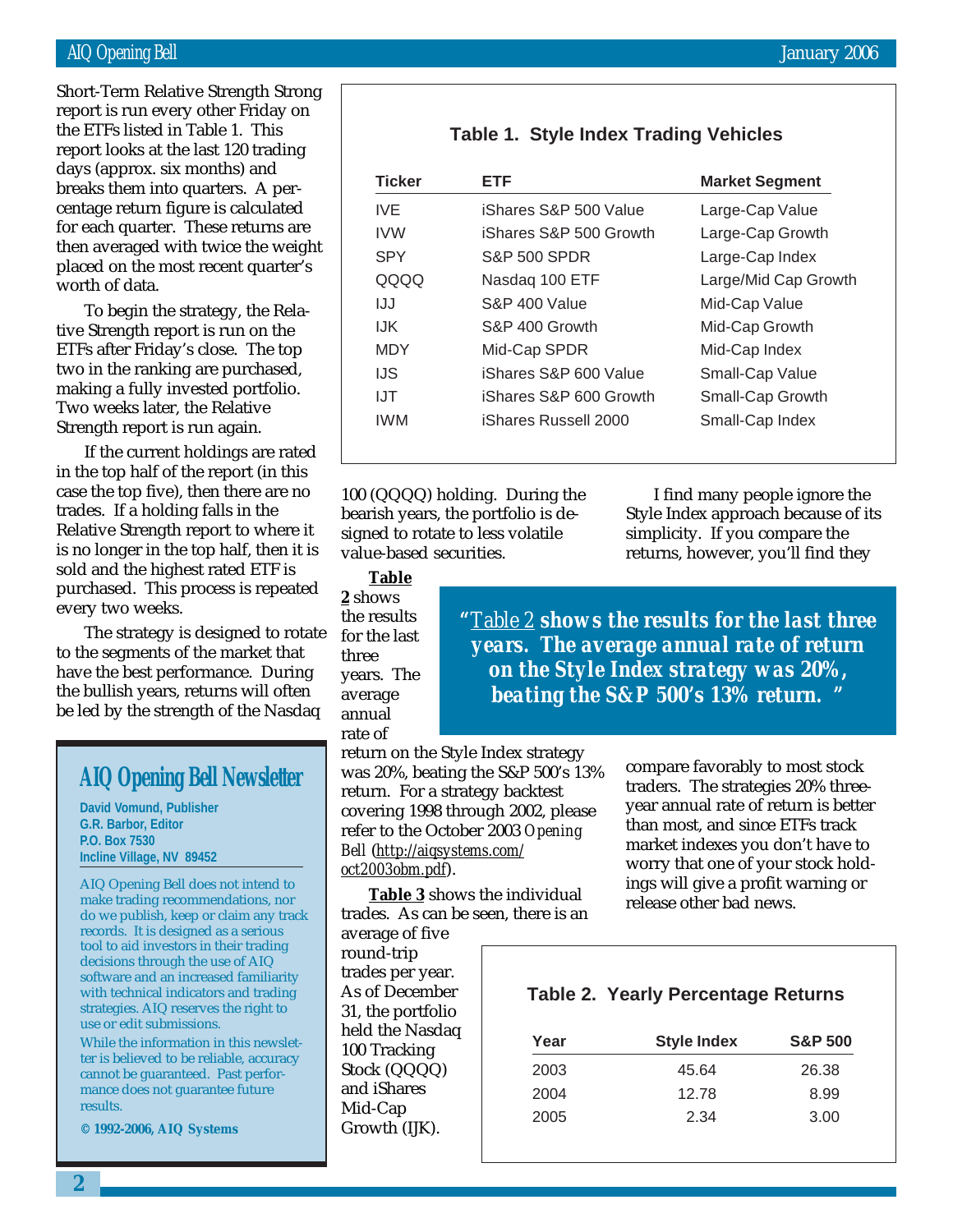The Style Index strategy is market dependant. That is, when the market goes down the portfolio will go down. The same is true when the market goes up. For that reason, some AIQ users choose to time the portfolio by moving to cash during uncertain times. The strategy is suited for this because it only holds two securities. That means it only takes one trade to move to 50% cash. For our percentage return figures, we assumed an always fully invested portfolio.

Some AIQ users also choose to add more ETFs to the list. As the Style Index ETF choices track market indexes instead of individual sectors, an obvious choice is to add some diversified international ETF choices. For my managed account program (*www.ETFportfolios.net*), I recently added iShares Developed Markets (EFA) and iShares Emerging Markets (EEM).

Over the next few Opening Bell issues, we'll show backtesting results using different baskets of ETFs. As is always the case, past performance does not guarantee future results.

David Vomund publishes VIS Alert, a weekly investment newsletter. For a sample copy, go to *www.visalert.com.*

### **S&P 500 Changes**

**Changes to the S&P 500 Index and Industry Groups:**

Genworth Financial (GNW) replaces Calpine Corp (CPN). GNW is added to the Insurance-Multiline (INSURAML) group.

Amazon Corp. (AMZN) replaces AT&T (T). AMZN is added to the Internet-Retail (RETAILIN) group.

| January 2006 | <b>AIQ Opening Bell</b> |
|--------------|-------------------------|
|--------------|-------------------------|

| <b>Ticker</b> | <b>Buy Date</b> | <b>Sell Date</b> | % Change |
|---------------|-----------------|------------------|----------|
| QQQQ          | 12/31/02        | 05/05/03         | 15.40    |
| IJT           | 01/06/03        | 03/24/03         | $-4.96$  |
| IVW           | 03/24/03        | 05/05/03         | 4.97     |
| IJS           | 05/05/03        | 05/17/03         | $-0.43$  |
| IWM.          | 05/05/03        | 02/23/04         | 42.20    |
| IJJ           | 02/23/04        | 05/16/05         | 7.68     |
| <b>IVE</b>    | 05/17/04        | 06/01/04         | 3.51     |
| IJT           | 06/01/04        | 08/09/04         | $-7.74$  |
| <b>IVE</b>    | 08/09/04        | 10/04/04         | 7.86     |
| IJS           | 10/04/04        | 01/10/05         | 1 24     |
| IVF           | 01/10/05        | 01/24/05         | $-1.10$  |
| IJT           | 01/24/05        | 05/02/05         | $-3.50$  |
| <b>MDY</b>    | 05/02/05        | 09/26/05         | 10.42    |
| IVW           | 05/16/05        | 05/31/05         | 5.19     |
| IJJ           | 05/31/05        | 10/24/05         | 2.03     |
| IJT           | 09/26/05        | 12/19/05         | 3.00     |

### **STOCK DATA MAINTENANCE**

### **The following table shows stock splits and other changes:**

| Stock                      | <b>Ticker</b> | <b>Split</b> | <b>Approx. Date</b> |
|----------------------------|---------------|--------------|---------------------|
| <b>J&amp;J Snack Foods</b> | <b>JJSF</b>   | 2:1          | 1/6/06              |
| Papa John's Int'l          | <b>PZZA</b>   | 2:1          | 1/17/06             |

### **Trading Suspended:**

Cable & Wireless PLC (CWP)

In mid-December some market indexes were hitting multi-year highs but these averages fell in the second half of the month. The Nasdaq Composite

### **Name Changes:**

Allmerica Financial (AFC0 to Hanover Insurance Group (THG) Department 56 Inc. (DFS) to Lenox Group Inc. (LNX)



### **MARKET REVIEW**

was weaker than the S&P 500, falling 1.25%.

Precious Metals and Energy were the strongest sectors in December, gaining about 7%. Air Transportation jumped 5%. The weakest sector was technology, falling 4%.

### **Table 3. Closed Positions**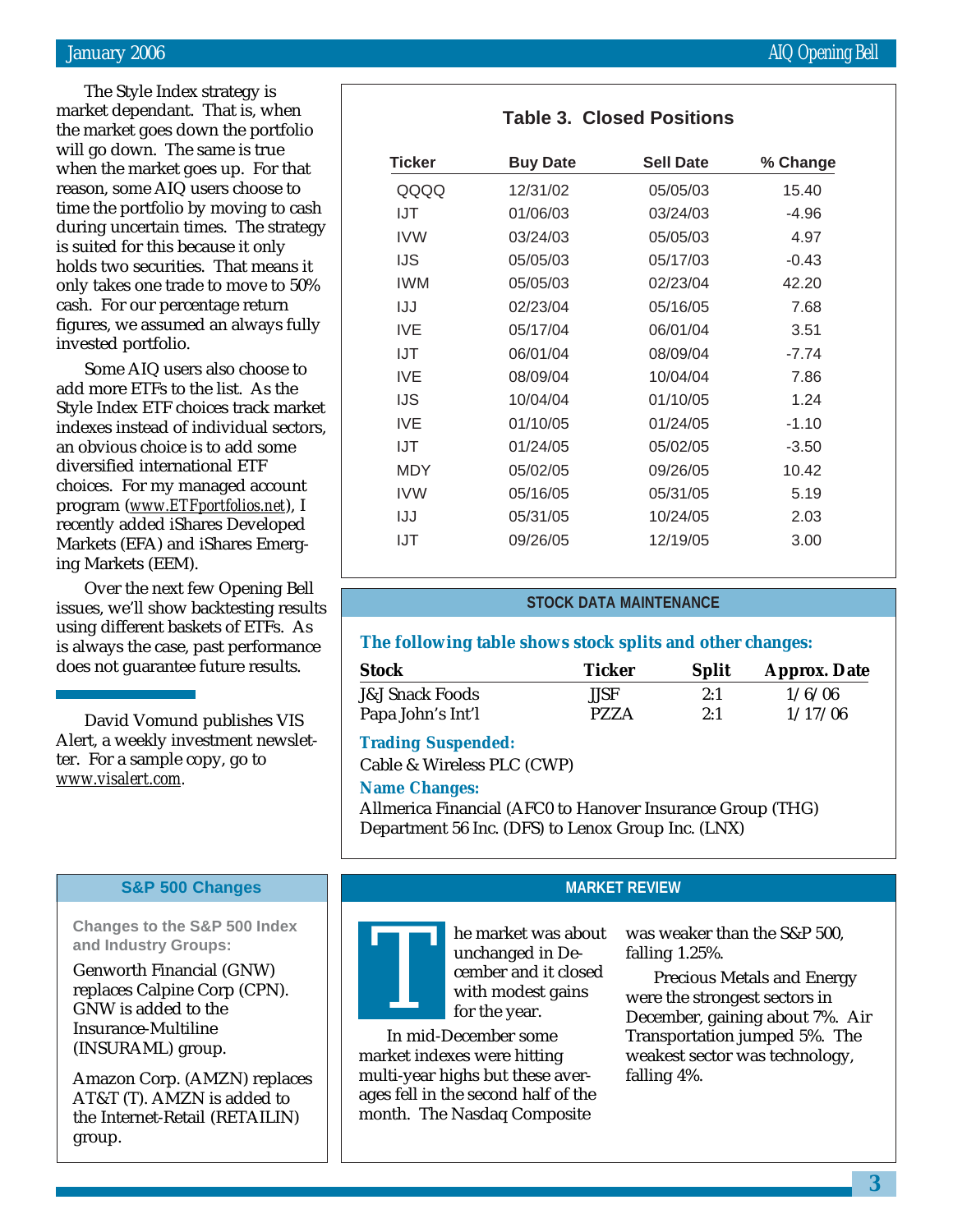### *What Every AIQ User Should Know, Part 1*

# **AIQ's Powerful List Feature: Build Lists of Stocks, Easily Track Charts, & Browse Reports Limited to Your Lists**

### **By David Vomund**

n the age of the internet, there are lots of sites that give you free stock charts. For many people, a chart is all they need for their If the age of the internet,<br>there are lots of sites that<br>give you free stock charts.<br>For many people, a chart is<br>all they need for their<br>trading. Obviously AIQ offers much more than charting, but even if all you need are charts then you'll love AIQ's list feature. This feature allows users to very quickly browse through the stock charts that they are interested in.

Every AIQ power user heavily relies on the list feature. Knowing how to create and manage lists allows users to focus on the stocks they want to purchase, to more easily manage a large database, to effortlessly chart their favorite stocks, etc.

**4**

TradingExpert Pro comes with the S&P 500 and the AIQALL list. Many other AIQ list files can be downloaded from AIQ's web page. The web page includes lists of the S&P 1500, Russell 1000, Russell 2000, Nasdaq 100, optionable stocks, etc. The web site is *www.aiqsystems.com/ lists.htm.*

After downloading one of these

list files, you can very quickly and easily scroll through charts of the stocks. In AIQ Charts, use the dropdown arrow

on the tool bar to highlight a list name. For this example, we'll choose a list of the Nasdaq 100

stocks. By hitting the *Enter* key, the Control Panel is replaced by the list of Nasdaq 100 ticker symbols (**Figure 1**).

By clicking on the *Explore Right* icon on the toolbar (or clicking on the individual ticker symbols), you'll get a chart of each stock in the list. There is no need to type in the individual ticker symbols. Simply

*"Knowing how to create and manage lists allows users to focus on the stocks they want to purchase, to more easily manage a large database, to effortlessly chart their favorite stocks, etc."*





keep clicking the *Explore Right* icon and you can see every Nasdaq 100 chart in a matter of minutes.

While AIQ places many lists on its web site, some users may have a particular list of stocks that they want to closely track. This might include recommendations from Value Line or a favorite investment newsletter. In this case, users can create their own individual lists.

Creating a list is a simple process. In Data Manager, click *List* on the menu bar and then *New*. Enter a name for the list you want to create. The list will appear on the left section of the Data Manager window. With your list name highlighted, click *List* again and *Insert Tickers*. To save time, enter a list of tickers separated by semicolons. Click *OK* and the list will be created.

If you have a list of ticker symbols in a spreadsheet, TradingExpert Pro can import that list. That means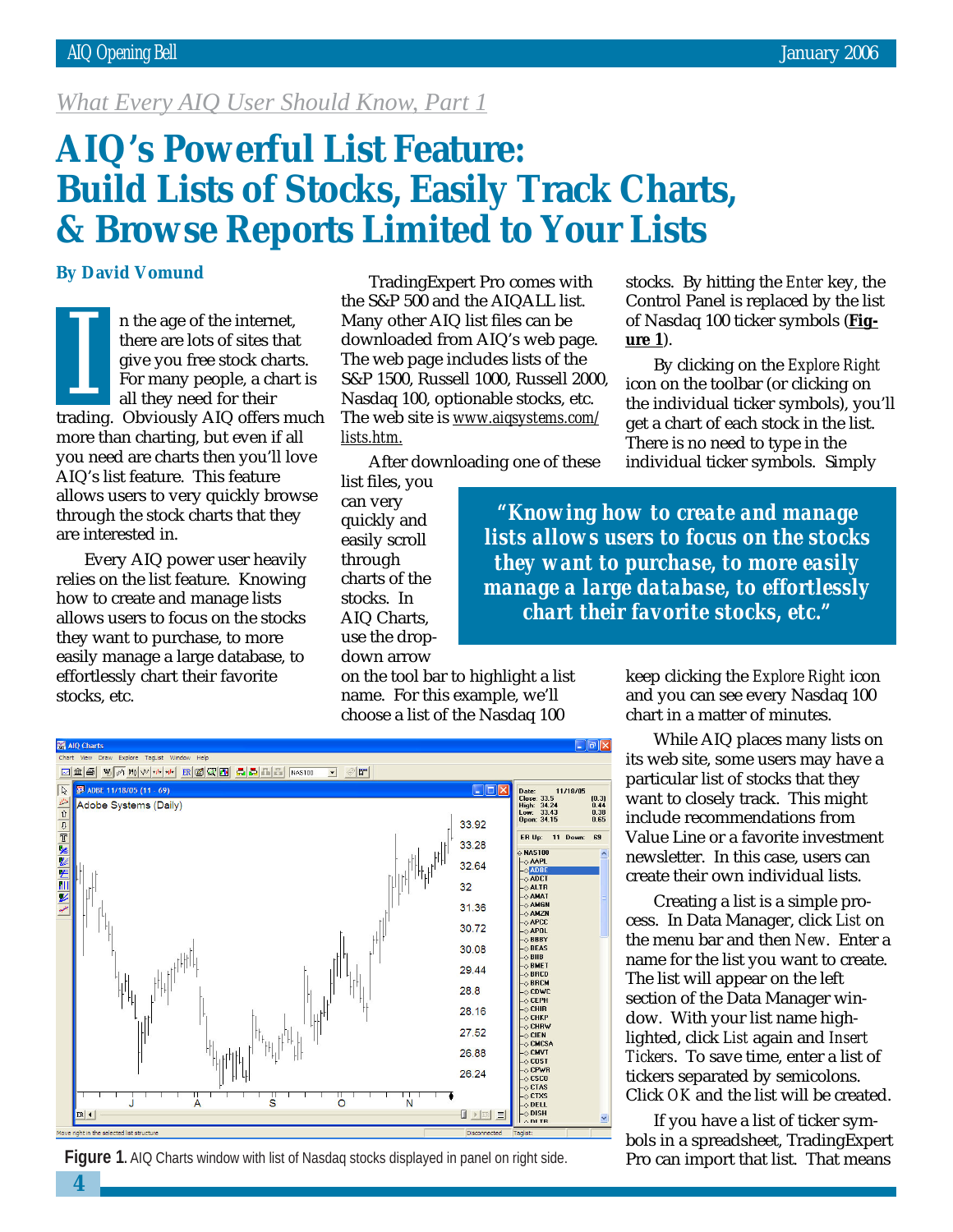January 2006 AIQ Opening Bell

if you subscribe to *Investor's Business Daily's* online service then you can download its top recommendations into a spreadsheet and then import the list into AIQ. To do this, first save the list to a CSV format. Then go to the Data Manager and create the new list name using the process just described. With the list name created, select *List* and then *Import*. Highlight the CSV file and click *OK*.

AIQ allows users to merge two lists as well. Some people like to track a list that combines two list files, such as the S&P 500 and Nasdaq 100. AIQ's *Advanced List Edit* function allows you to merge two lists. You simply open both lists and then drag one list into the other. Be sure to save the new combined list to a new name.

So far we've discussed how list files help save time in charting. They are also helpful when you run Reports. When you run reports on your individual list file, only stocks that you are interested in will appear. The noise from other stocks that you'd never buy is eliminated. For instance, you can check for a breakout on AIQ's Point & Figure

Breakout report using your particular list of stocks. There is no need to filter through a bunch of stock symbols looking for the ones of interest to you.

To accomplish this, go to Reports and right-click on *Stock Reports*. The *Global Properties* box will appear (**Figure 2**). Use the dropdown arrow next to *Stock* to select the name of the list you want to run and click *OK*. We'll choose to run reports on the Nasdaq 100 stocks.

**Figure 3** shows the Point & Figure

Breakout report. Notice that only the stocks in the Nasdaq 100 that have given recent Point & Figure buy signals appear. With only six stocks on the report we can simply double-click their ticker symbols to pull up charts of the stocks.

| AIQ Reports                                                                                                                                                                                                                                                                                                                                                                                                                                                                                                                                                                                                                                                                                                                                                                                                                                                       |                                                                                 |                                                                                      |                                      |                                                   |                                       |                                                     |       |           | $\Box$ e $\mathsf{X}$ |
|-------------------------------------------------------------------------------------------------------------------------------------------------------------------------------------------------------------------------------------------------------------------------------------------------------------------------------------------------------------------------------------------------------------------------------------------------------------------------------------------------------------------------------------------------------------------------------------------------------------------------------------------------------------------------------------------------------------------------------------------------------------------------------------------------------------------------------------------------------------------|---------------------------------------------------------------------------------|--------------------------------------------------------------------------------------|--------------------------------------|---------------------------------------------------|---------------------------------------|-----------------------------------------------------|-------|-----------|-----------------------|
| Reports View Generate Help                                                                                                                                                                                                                                                                                                                                                                                                                                                                                                                                                                                                                                                                                                                                                                                                                                        |                                                                                 |                                                                                      |                                      |                                                   |                                       |                                                     |       |           |                       |
| 666 daga 66                                                                                                                                                                                                                                                                                                                                                                                                                                                                                                                                                                                                                                                                                                                                                                                                                                                       | $\mathbb{F}$                                                                    |                                                                                      |                                      |                                                   |                                       |                                                     |       |           |                       |
| AIQ Reports<br>E-El Stock Reports<br>ET Expert Analysis<br>ŧ<br>$\ddot{}$<br>Action List<br>ŧ<br>Weighted Action List<br>ŧ<br>Signal Review                                                                                                                                                                                                                                                                                                                                                                                                                                                                                                                                                                                                                                                                                                                       | 11/14/05 - Daily<br>Upside<br>Ticker                                            | Point and Figure Breakout Report<br><b>Stock</b>                                     | Percent Price                        |                                                   | <b>TS</b>                             | <b>DTS</b>                                          | Group | <b>TS</b> | <b>DTS</b>            |
| New Highs / New Lows<br>÷<br>Price Change - Upside<br>Ė<br>Price Change - Downside<br>Ė<br>Ė<br>Price Gap<br>Relative Strength - Strong<br>Ė<br>Ė<br>Relative Strength - Weak<br>Ė<br>Volatility Analysis<br>Ė<br>Accumulation / Distribution<br>$\frac{1}{2}$<br>Persistence of Money Flow<br>ŧ<br>Price Volume Divergence<br>E Volume Change<br>Volume Spike<br>n<br>Volume Trend<br>Mov Avg Crossover - Upside<br>÷<br>Ė<br>Mov Avg Crossover - Downsic<br>Crossover of Two Mov Avera<br>审<br>Ė<br>Mov Avg Status - Upside<br>E Mov Avg Status - Downside<br>Point & Figure Breakout<br>D <sub>Upside</sub><br>Downside<br>E Group Reports<br><b>E</b> Sector Reports<br>F Mutual Fund Reports<br><b>E</b> Weekly Stock Reports<br><b>E</b> Weekly Group Reports<br><b>E</b> Weekly Sector Reports<br><b>E</b> Weekly Mutual Fund Reports<br>E Summary Reports | <b>EBAY</b><br><b>SNPS</b><br><b>AMGN</b><br>YHOO<br><b>XRAY</b><br><b>TLAB</b> | eBay Inc<br>Synopsys Inc.<br>Amgen Inc<br>Yahoo!<br>Dentsply Intl Inc<br>Tellab Inc. | $\overline{4}$<br>3<br>2<br>1<br>(2) | 43.53<br>18.99<br>81.65<br>38.45<br>57.50<br>9.82 | 99<br>84<br>100<br>100<br>100<br>(47) | (0)<br>31<br>$\bf{0}$<br>$\mathbf{0}$<br>(0)<br>(4) |       |           |                       |
| $\rightarrow$<br>$\blacktriangleleft$<br>For Help, press F1                                                                                                                                                                                                                                                                                                                                                                                                                                                                                                                                                                                                                                                                                                                                                                                                       | ∣∢                                                                              |                                                                                      | mm                                   |                                                   |                                       |                                                     |       |           | ٠                     |

**Figure 3.** AIQ's Point & Figure Breakout report run on the Nasdag 100 list. Report lists only those Nasdaq 100 stocks with recent P&F buy signals.

| <b>Global Properties</b>                              |                                  |                     |        |                                  |
|-------------------------------------------------------|----------------------------------|---------------------|--------|----------------------------------|
| Weekly Selection Criteria<br>Daily Selection Criteria |                                  | Weekly Constants    |        | Print Options<br>Daily Constants |
| Stock                                                 | <b>NAS100</b>                    | $\vert \cdot \vert$ |        |                                  |
| Price $\lt$<br>$Price >=$<br>$Volume > =$             | 10000<br>0<br>0                  | x100                |        |                                  |
| Group/Sector<br>Mutual Fund                           | <b>MARKET</b><br><b>FIDELITY</b> |                     |        |                                  |
| Market Log<br>Compute Access                          |                                  |                     |        |                                  |
| Market<br>Index                                       | <b>DJIA</b><br><b>SPX</b>        |                     |        |                                  |
|                                                       |                                  | OK                  | Cancel | <b>Help</b>                      |

**Figure 2.** AIQ Reports *Global Properties* function (*Daily Selection Criteria* page) with NAS 100 list selected.

Some reports, however, show many stock choices. To quickly scroll through the list of stocks on a report, you can click the *Build Report List* icon on the toolbar. This will create a list of the stocks on a report. After naming the list, the first stock on the report will automatically be charted. Click the *Explore Right* icon to see the other stocks.

Similar to Reports, Expert Design Studio (EDS) scans can be run on individual lists. In EDS click the *Properties* icon and select the appropriate list. After the scan is complete, you can chart the stocks by clicking the *Chart List* icon.

The ability to create and use lists is a basic function of TradingExpert Pro. Although basic, this function is very powerful. It allows you to quickly scroll through charts and enables you to focus on the stocks you are most interested in.

Next month we'll cover another feature all AIQ users should know how to create industry groups.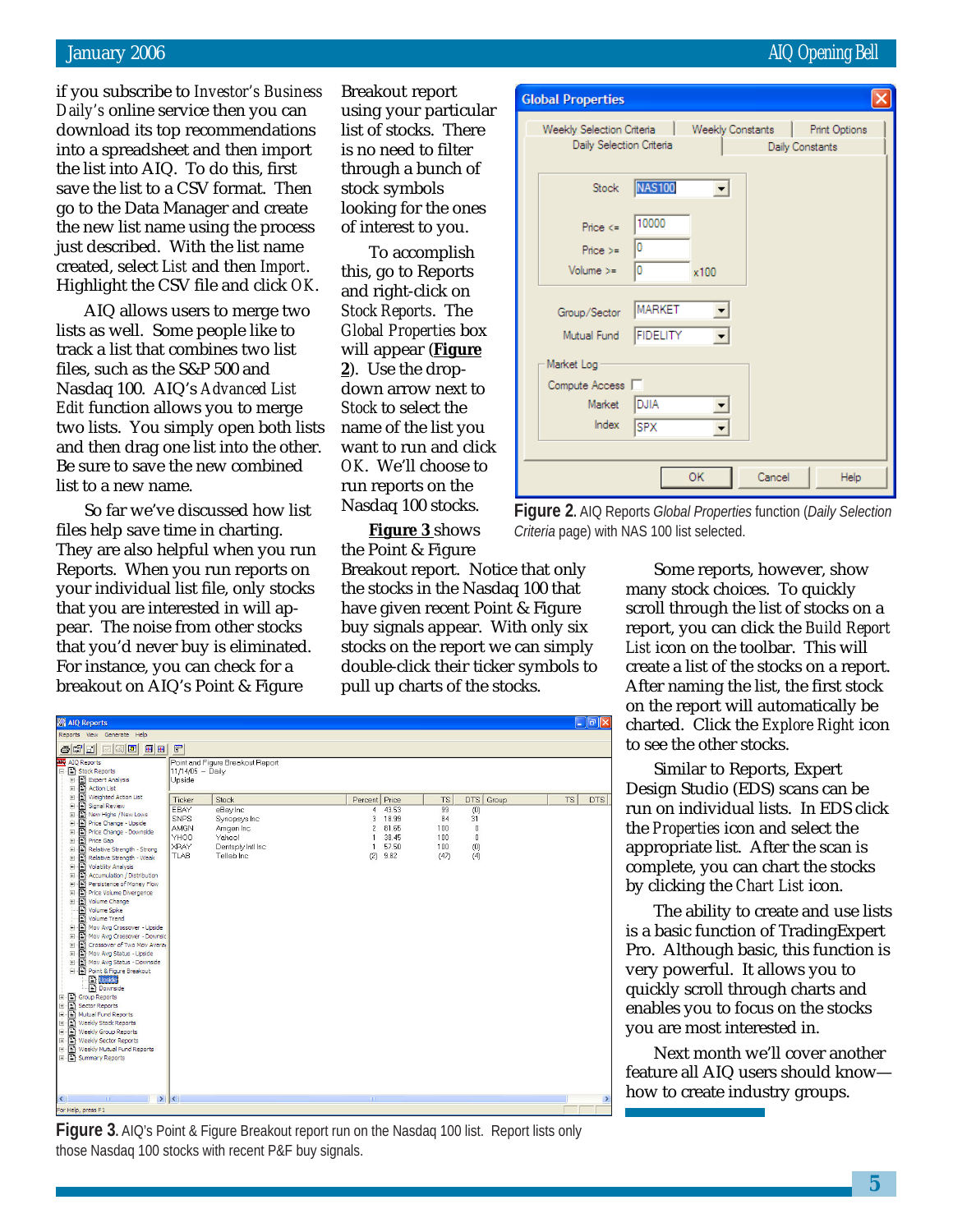# AIQ Seminars 2006

One Day Seminars Across the Country with David Vomund and Steve Palmquist





### **Here's what previous attendees had to say**

*"Palmquist was great! A nice combination of good systems and good methodology clearly presented in an engaging manner"*

*"David Vomund. Very knowledgeable, very good speaker, extremely practical advice-a great asset to AIQ!!"*

# **VENUES**

| <b>San Diego</b>  | 2/25/2006              |
|-------------------|------------------------|
| <b>Tampa</b>      | $3/25/\overline{2006}$ |
| <b>Manchester</b> | 4/22/2006              |
| <b>Denver</b>     | 6/17/2006              |



# **AIQ's One Day Seminar Agenda Offers Top Class Education at a Great Price**

# **Short Term Trading Techniques for Trading Both Long and Short Positions** *by Steve Palmquist*

In this session Steve will be sharing one of his favorite short term trading techniques for trading both Long and Short positions. This is not a theoretical approach, but one Steve uses every day with his own money. He will discuss the specific system, show how it was developed and tested, and provide tips and techniques for using it based on his nearly 20 years of market experience.

# **Market Truths** *by David Vomund*

David Vomund will reveal important market truths that he has learned from actively studying and trading the market for nearly 20 years. These are the truths that experienced investors learn over time. New investors learn these truths the hard way – by losing money. Topics include market behavior, position sizing, and trading psychology.

### **Market Adaptive Trading** *by Steve Palmquist*

Steve has developed a Market Adaptive Trading Technique that he uses to determine when to trade specific systems and when to stand aside. Successfully analyzing current market conditions is one of the keys to trading success. Learn when to focus on Longs, when to trade Shorts, and when to stay in cash. Just trading a single system all the time without a careful analysis of the market conditions can give you a lot of practice at taking draw downs. Learn from Steve's experience and take your trading to the next level.

# **Getting Started Right With AIQ** *by David Vomund*

David Vomund will cover the features within TradingExpert that every AIQ user should know. Basic features such as charting, report generation, and exploring will be discussed. Advanced features such as industry group creation and the use of Expert Design Studio will also be covered.

# **Sign up now 1-800-332-2999 x115**